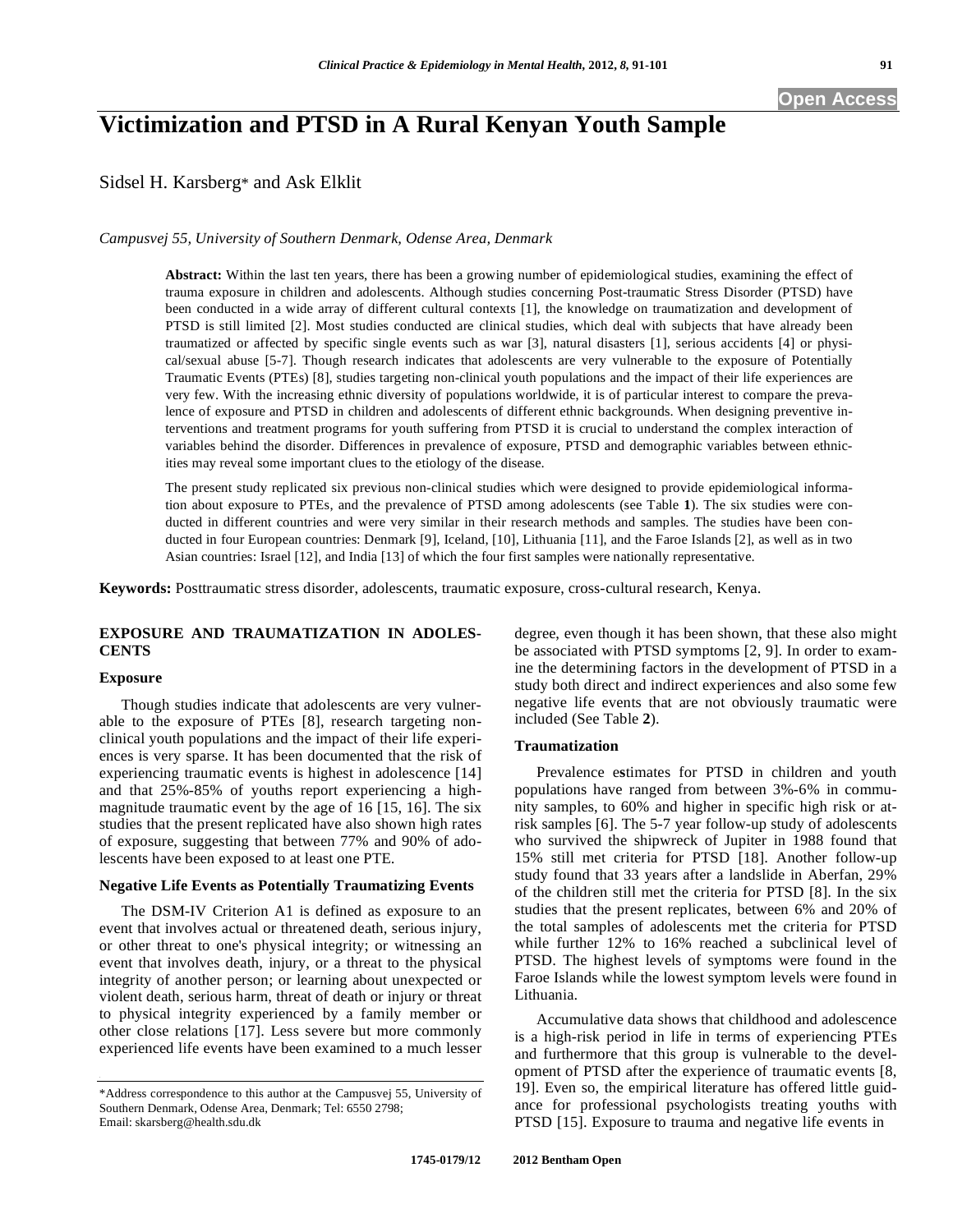|                                                                            | <b>Subjects</b> |                  |     | Age<br>(mean) | <b>Direct Exposure</b><br>(Mean of<br>experienced<br>events) | Indirect<br>exposure<br>(Mean of<br>experienced<br>events) | Direct/Indirect Exposure (%)<br>of Subjects exposed to at least<br>one event* |                | PTSD (%) |              |                | Subclinical PTSD (%) |              |                | <b>Most frequent</b><br>direct events |                                                                                                               |
|----------------------------------------------------------------------------|-----------------|------------------|-----|---------------|--------------------------------------------------------------|------------------------------------------------------------|-------------------------------------------------------------------------------|----------------|----------|--------------|----------------|----------------------|--------------|----------------|---------------------------------------|---------------------------------------------------------------------------------------------------------------|
|                                                                            | <b>Males</b>    | Females          | All | All           | All                                                          | $\mathbf{All}$                                             | <b>Males</b>                                                                  | <b>Females</b> | All      | <b>Males</b> | <b>Females</b> | All                  | <b>Males</b> | <b>Females</b> | All                                   |                                                                                                               |
| Elklit,<br>(Denmark)<br>2001                                               | 50%             | 50%              | 390 | 14            | 2.5                                                          | 3.2                                                        | 78                                                                            | 87             | 82.5     | 5.6          | 12.3           | $\overline{9}$       | 11.2         | 17.4           | 14.1                                  | Death of<br>someone close,<br>threats of being<br>beaten &<br>humiliationor<br>persecution by<br>others       |
| Bödvars-<br>dôttir &<br>Elklit, 2007<br>(Iceland)                          | 50%             | 49%*             | 206 | 14.5          | 2.6                                                          | 3.5                                                        | 79                                                                            | 74             | 76.5     | 12           | 20.3           | 16                   | 11           | 13             | 12                                    | Death of<br>someone close,<br>threats of<br>violence &<br>traffic accidents                                   |
| Rhiger,<br>Elklit &<br>Las-<br>gaard, 2008<br>$(Israel)***$                | 43%             | 57%              | 494 | 15.6          | 3.1                                                          | 4.1                                                        |                                                                               |                | 85       |              |                |                      |              |                | $\overline{\phantom{a}}$              | Almost beeing<br>injured or<br>killed, war &<br>violent assault                                               |
| Doman-<br>skaité-Gota,<br>Elklit &<br>Christiansen,<br>2009<br>(Lithuania) | 45%             | 55%              | 183 | 15.1          | 1.9                                                          | 2.4                                                        | 81                                                                            | 80             | $80\,$   | 2.4          | 9.1            | 6.1                  | 8.5          | 15.2           | 12.2                                  | Threats of being<br>beaten, near<br>drowning, death<br>of someone-<br>close& rob-<br>bery/theft               |
| Petersen,<br>Elklit &<br>Olesen, 2010<br>(The Faroe<br>islands)            | 46.6%           | 51.4%**          | 687 | 14.2          | 2.9                                                          | 4.8                                                        | 89                                                                            | 94             | 91.5     | 14           | 41             | 20                   | 15           | 25             | 14                                    | Death of<br>someone close,<br>threat of being<br>beaten, humilia-<br>tionor persecu-<br>tion&near<br>drowning |
| Rasmussen<br>& Elklit<br>(Submitted)                                       | 53.3%           | 46.7%            | 411 | 14.2          | 2.5                                                          | 3.3                                                        | 85                                                                            | 70             | 78.1     | 10.5         | 8.9            | 10                   | 18.7         | 14             | 16.5                                  | Death of<br>someone close,<br>traffic accident<br>& serious<br>illness                                        |
| Karsberg<br>(Kenya) &<br>Elklit                                            |                 | 65.8%b) 33.8 %** | 477 | 16.4          | 5.6                                                          | 7.2                                                        | 96.3                                                                          | 91.8           | 94.76    | 30.5         | 42.3           | 34.5                 | 19.8         | 32.2           | 23.8                                  | Serious illness,<br>death of<br>someoneclose&<br>witnessed other<br>people being<br>injured or hurt           |

|  |  |  |  |  | Table 1. Overview of Epidemiological Studies of Adolescents from Seven Different Countries |
|--|--|--|--|--|--------------------------------------------------------------------------------------------|
|--|--|--|--|--|--------------------------------------------------------------------------------------------|

\* 1% of the participants did not state their gender

\*\*2% of the participants did not state their gender \*\*\* This study used other diagnostic frameworks than PTSD and Subclinical PTSD to measure the effect of exposure.

these formative years can potentially affect maturation, personality traits, and cause various self-injurious and suicidal behaviors, depression, or other psychiatric disturbances [8]. The above results underline the potential severe long-term effects that severely stressful circumstances can have on children and adolescents if effective treatment is not provided. As is the case with adults, once established, PTSD in youth can be chronic and impairing. It is thus important to treat PTSD early and effectively to prevent further aggravation of the condition.

# **Demographic Variables**

Originally, PTSD was conceptualized as a normal response to overwhelming psychic trauma. But because there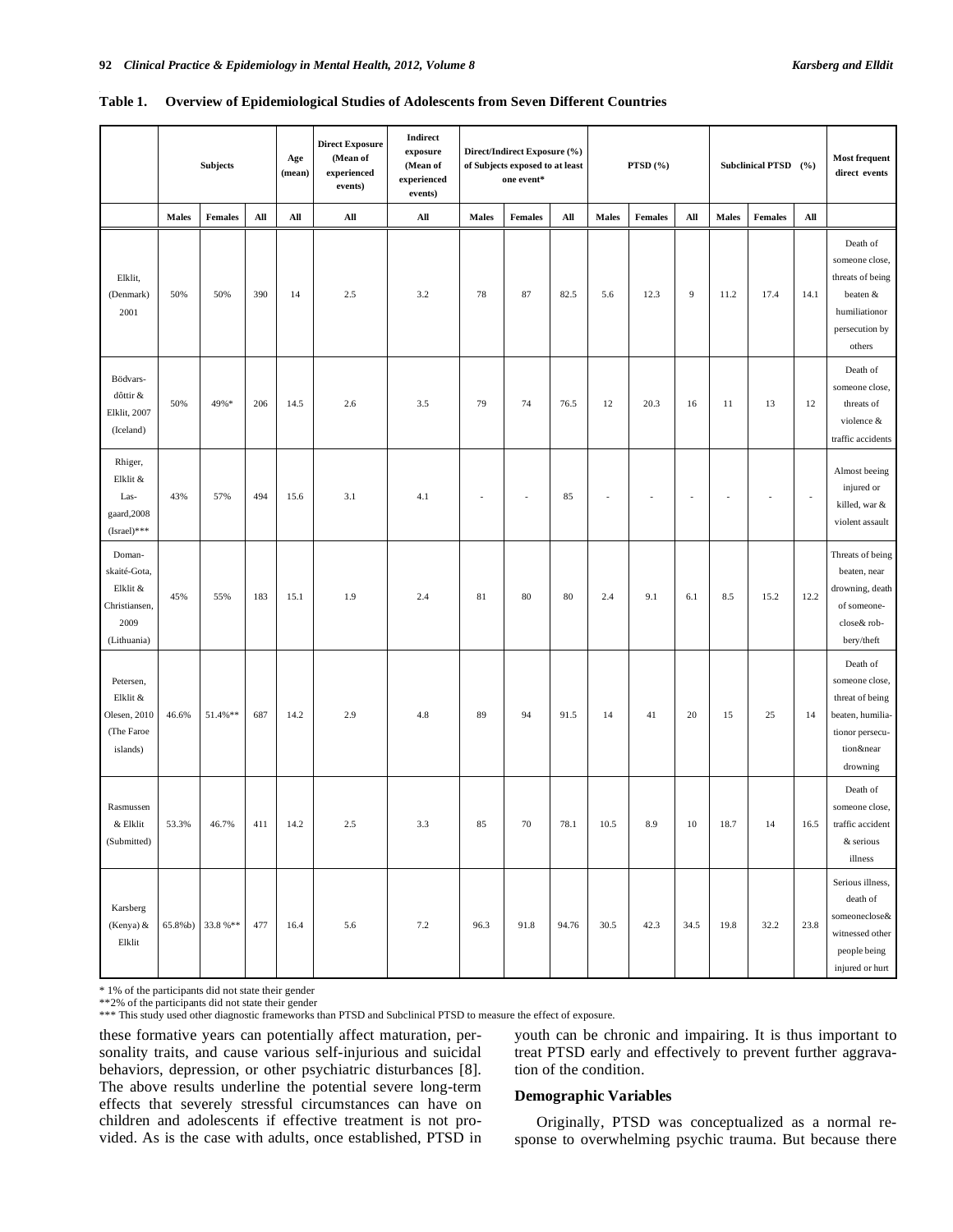is growing evidence of great variations in the prevalence of PTSD following exposure to different kinds of stressors, there is increasing acceptance of the idea that exposure to a trauma may not always be sufficient to explain the development of PTSD [20]. It has been shown possible to detect certain demographic variables and ways of life that may have a strong moderating influence on the development of psychopathology. The following demographic variables were therefore included.

# **Gender Differences**

Gender differences have been found in relation to exposure and traumatization and have been associated with certain specific traumatic events [7]. It has been suggested that females are victimized more frequently than males in family-oriented events such as family-related violence or sexual abuse, and by self-inflicted events such as suicide attempts. On the other hand, males are suggested to be more frequently victimized than females in out-door related events such as motor-vehicle accidents [9, 16] and violent assaults [12]. It has been shown that there is an overrepresentation of females with PTSD. Meta-analytic conclusions on gender differences in PTSD across the lifespan show that females are roughly twice as likely to be traumatized by a traumatic event than males [1, 21] and three times as likely at age 16 to 24 [21].

#### **Family Environment**

The family environment is another variable that has shown to be important to the development of PTSD in youth [22]. Findings suggest that living in a single-parent household is strongly correlated with higher levels of exposure to negative life-events and development of PTSD [11]. This may be due to lack of stable role-models, parental supervision or conflicts between the parents [7]. The often lower socio-economical status of single parents may be an influential factor as well [11].

# **Age**

 $\overline{a}$ 

The literature on PTSD show mixed results when it comes to age. Some studies find no differences while others have found that older children show higher levels of posttraumatic stress than younger children [1].

#### **Socio-economic Status (SES)**

Many studies have shown low SES to be positively related to PTSD [20]. In a recent study of children and adolescents SES was indeed found to be a very significant independent correlate of PTSD [23]. But studies also exist where no correlation is found. In a study by Zwirs *et al.* [24] no association between SES and prevalence of any psychiatric disorder including  $PTSD<sup>1</sup>$  was found. Thus, it is still an area that needs more attention research-wise.

# **PTSD Research in Kenya**

When it comes to research on PTSD, Africa certainly seems to live up to the nickname 'the forgotten continent': Africa is very poorly represented in the global mental health literature [25]. Africa is the poorest and less developed continent in the world.<sup>2</sup> With a population of around one billion people, it is a continent where millions of people suffer from hunger, disease, sexual/physical abuse, violence, and political corruption.<sup>3</sup> Some mental health practitioners working in Africa note that 'psychological trauma […] may be so common as to be considered normal' [26]. Kenya is one of the poorest countries in the world [27]. In 2009 47% of the nation had an income below the poverty line according to the World Bank.<sup>4</sup> Life expectancy is only 54 years and combined with a massive birthrate this means that over 40% of the population are children [5]. As many as 2.1 million Kenyans are living with HIV/AIDS [5]. This is the  $9<sup>th</sup>$  highest prevalence of the disease in a country in the world.

Judging from searches in international databases, the present study seems to be one of the first epidemiological, nonclinical study on PTSD in a youth population done in Kenya - and in the whole of Africa. It seems out of proportions that this huge continent is the least studied in relation to PTSD, since it may be the place where help is most relevant and most needed. In spite of the fact that the vast majority of people affected by potentially traumatic experiences such as war, serious illness, violence, natural disaster, torture etc. reside in less developed countries, the majority of studies in the area of PTSD have been conducted in developed countries [28]. This study aims to contribute to the cross-cultural literature on PTSD by studying a hitherto unstudied population<sup>5</sup>. It is important that we compare African results with results from the rest of the world, so that we will learn more about potential cultural influences on PTSD in these countries and in general. This will enable researchers and clinicians to make assessments and treatments more adaptive and culturally sensitive. Studies based on adolescents, young adults, and adults have shown large differences in exposure and prevalence of PTSD in various countries [9]. One explanation to this may be methodological differences. This is why cross-national studies like this where the same methodology is applied are important.

# **Aim**

To examine the prevalence of experienced PTEs and PTSD-like states and to investigate the relationship between experiences of PTEs, socio-demographic variables and PTSD-like states among Kenyan adolescents.

# **METHODS**

#### **Subjects**

1

A sample of 477 Kenyan secondary school students<sup>6</sup> from three different boarding schools, one girls' school and

 $1$  SES was in this study measured by parents' education level. This has been criticized for being an unsatisfactory single measure of SES and may thus explain why no association was found. [30]

<sup>&</sup>lt;sup>2</sup> Source: http://data.worldbank.org

<sup>3</sup> Source: www.unicef.org

<sup>4</sup> Source: http://data.worldbank.org

<sup>&</sup>lt;sup>5</sup> Prior to the present, studies on PTSD have been conducted in a Kenyan context. However, they have been conducted in Nairobi and never in the rural areas of Kenya.

 $6$  Since 1985, public education in Kenya has been based on an 8-4-4 system with eight years of primary education followed by four years of secondary school and then four years of university. As an alternative the four years of secondary school can be followed by a two years diploma.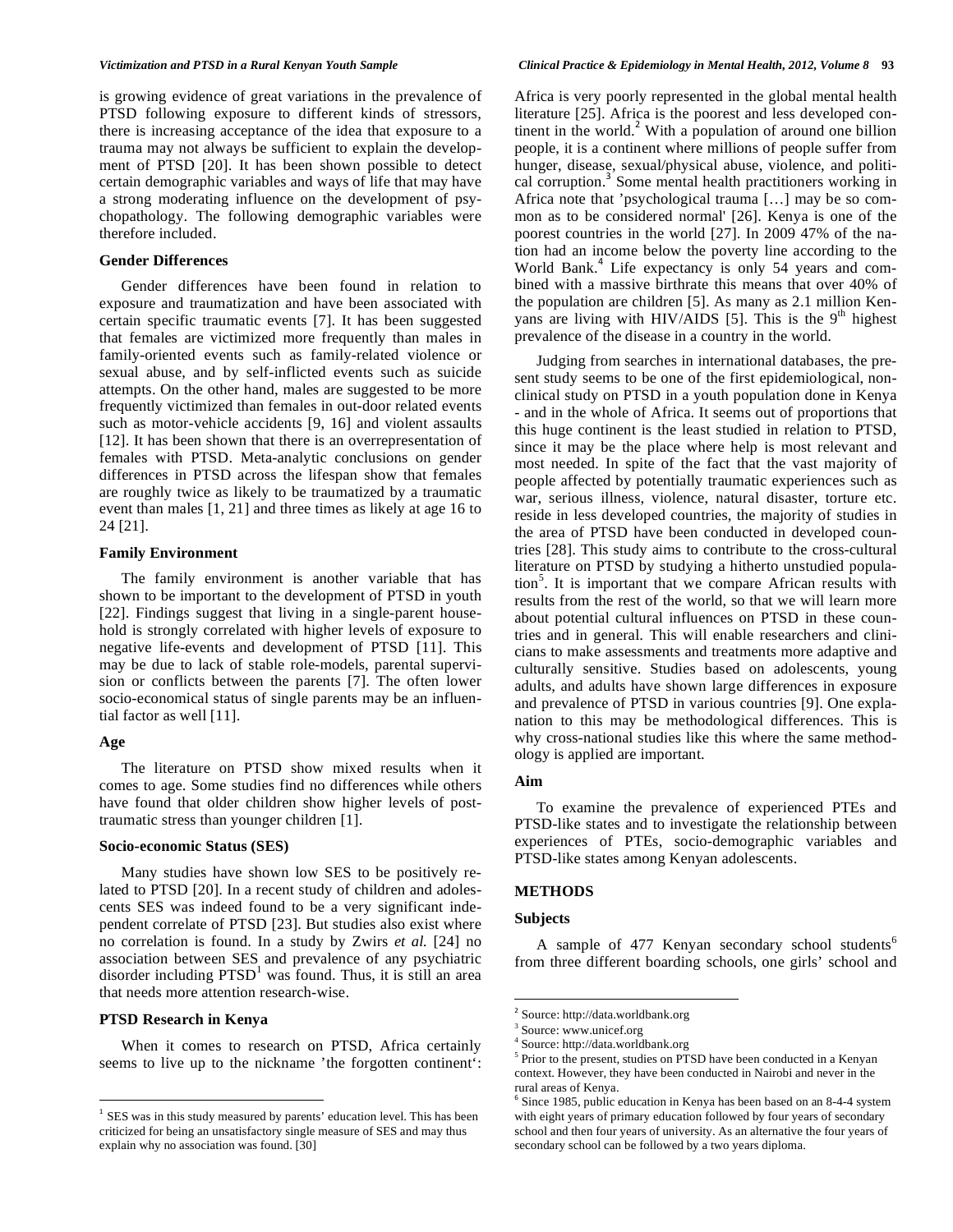two boys' schools were selected. The students were from 13 to 20 years old and had a mean age of 16.4. The gender distribution was  $161$  (33.8%) girls and 314 (65.8%) boys (two students did not state their gender). There was an average of around 50 students per class. 473 (98.8%) students stated with whom they live when not at the boardingschool: 140 (29.6%) lived with both parents, 289 (61.1%) lived with one of their parents and 44 (9.3%) had other arrangements such as living with uncles, siblings, grandparents or other relatives.

The three boarding schools were located in central and northern Kenya in the towns of Dol Dol and Archer's Post. The two schools in Dol Dol, St. Francis Girls and Dol Dol Boys, were provincial schools and this means that a certain academic level is required to be accepted. Uaso Boys' School in Archer's Post is a district school, the lowest academic level in Kenyan secondary schools. It is the impression of the authors that the physical and environmental conditions of these three schools were quite typical for the larger part of the schools in Kenya. Although it has to be said that there are schools in the bigger cities of Kenya with higher standards both academically and resource-wise.

#### **Procedures**

The study was approved by the Assistant District Education Officer of Laikipia North District, and also by the headmasters of the three boarding schools. A pilot study with 7 respondents at the age of 13-14 was first conducted in the city of Nanyuki. From the pilot study it was obvious that the students had some language difficulties and that the questions to be answered by scales caused some trouble. It was a strong tendency that the students answered in the extremes in Likert scale-type questions. As an example, if the question was: 'I am comfortable depending on others' and the students had to answer from a scale that ranged from 1 to 5. 1 being 'not at all characteristic of me' and 5 being 'very characteristic of me', then all of the seven students had a strong tendency to answer either 1 or 5. This was apparent throughout all scales. Therefore, in the actual study, the first author made a great effort of explaining the system of the scales and also to create an atmosphere, where there was no such thing as stupid questions.

The students filled out a questionnaire package containing questions concerning demographic variables, exposure to traumatic events along with the psychological impact of these events. The questionnaires were filled out in the class room. The students were informed that their answers were anonymous; that it was voluntary to participate and they were asked to answer as truthfully as possible, in spite of the somewhat uncomfortable subject. An average of 15-20 minutes was spent on introduction and explanation before the students were asked to fill out the questionnaires. The students spent approximately one and a half hour filling out the questionnaires. The researcher requested that the headmaster of all three schools would spare one or more teachers for each class so that they would be able to answer and explain the questions that the researcher was not able to and indeed the teachers were very helpful with this. The students did not seem uncomfortable answering the questions and the teacher encouraged them to answer honestly and tell everything. Only a few students covered their papers with the hand or **Table 2. Socio Economic Data (%)** 

|                                                                             | Lives with $(N=473)$ |         |  |  |  |  |  |
|-----------------------------------------------------------------------------|----------------------|---------|--|--|--|--|--|
| 29.6<br>Both parents                                                        |                      |         |  |  |  |  |  |
| One of the parents                                                          | 61.1                 |         |  |  |  |  |  |
| Other arrangements                                                          | 9.3                  |         |  |  |  |  |  |
| Assets in Household (N=477)<br>Running Water, Car, Bicycle, Electricity, tv |                      |         |  |  |  |  |  |
| None of the assets                                                          | 17.6                 |         |  |  |  |  |  |
| One of the assets                                                           |                      |         |  |  |  |  |  |
| Two of the assets                                                           | 18.2                 |         |  |  |  |  |  |
| Three of the assets                                                         | 13.2                 |         |  |  |  |  |  |
| Four of the assets                                                          | 9.7                  |         |  |  |  |  |  |
| Five of the assets                                                          | 13.2                 |         |  |  |  |  |  |
| Meals Per Day (N=471)                                                       |                      |         |  |  |  |  |  |
| One meal                                                                    | 10.2                 |         |  |  |  |  |  |
| Two meals                                                                   | 53.3                 |         |  |  |  |  |  |
| Three or more meals                                                         | 36.5                 |         |  |  |  |  |  |
| <b>Parents Education Level (N=438)</b>                                      |                      |         |  |  |  |  |  |
|                                                                             | Mothers              | Fathers |  |  |  |  |  |
| No education                                                                | 48.8                 | 44.3    |  |  |  |  |  |
| Primary school                                                              | 23.4                 | 19.6    |  |  |  |  |  |
| Secondary school                                                            | 19.3                 | 18.3    |  |  |  |  |  |
| Diploma                                                                     | 5.9                  | 10.3    |  |  |  |  |  |
| Bachelor's degree                                                           | 2.4                  | 3.2     |  |  |  |  |  |
| Master's degree                                                             | 0.2                  | 4.3     |  |  |  |  |  |

turned away. The students were given pens and calculators as an appreciation of their help.

#### **Measures**

The first part of the questionnaire contained questions about demographic variables such as gender (1=males, 2=females), age  $(1=13 \text{ years}, 2=14 \text{ years}, 3=15 \text{ years}, 4=16$ years, 5=17 years, 6=18 years) and living arrangements when not living at the boarding school (1=living with one parent, 2=living with both parents, 3=other arrangements). The validity has been questioned when using children and adolescents evaluation of parents' education level as the only measure of Socio-Economic Status (SES) [29]. Therefore, the students were asked about several circumstances in their family household that were used as rough measures of SES to add to the validity of the measure: not only parents' education level (1=None, 2= Primary School, 3=Secondary School, 4=Diploma, 5=Bachelor's Degree, 6=Master's Degree) but also number of meals a day and assets in household. The measures number of meals a day and assets in household were inspired by measures used in cross-cultural research done by Aarø *et al.* (2009). The students were asked to tick off how many meals a day they are used to have in their household (1=one meal, 2=two meals, 3=three or more). The students were also asked how many of the following five assets they had in their house hold: running water, electricity, car, bicycle and TV. (0=none, scores from 1 to  $5 =$  number of assets).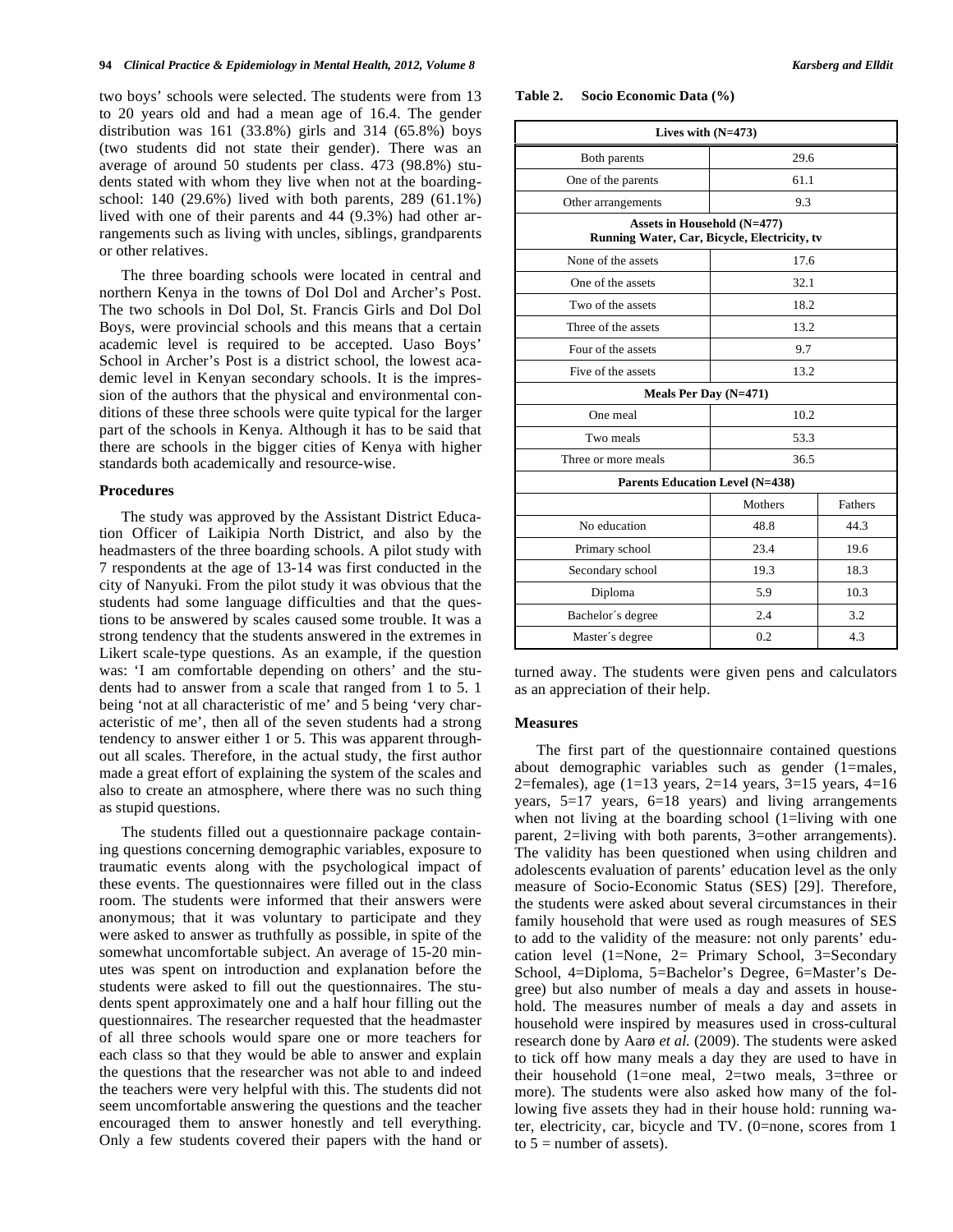The last part of the questionnaire contained a list of 20 PTEs (see Table **2**) where the students were asked to point out which of these they had been exposed to (direct exposure), and which they had witnessed or heard someone being exposed to (indirect exposure). This list of events was selected on the basis of prior research and clinical experience covering both events that meet the DSM IV A1 Criterion and also some potentially negative life events such as pregnancy/abortion, divorce, being bullied, and absence of a parent. These negative life events were included because it has been shown that not only experiences that meet Criterion A1, but also other intense negative experiences in the family environment can be associated with traumatic responses in adolescents [9]. Psychometric data is not yet available for the negative life event measures but data from the previous six studies supports that the events included in the 20 item questionnaire are frequently experienced by youths across nations and cultures and that they are potentially traumatizing [7].

The students were asked to pick out the event that they regarded as being the most stressful. The Harvard Trauma Questionnaire Part IV (HTQ) [30] was used to determine the level of PTSD at the time after this event. The HTQ consisted of 31 items, of which the first 17 correspond to the PTSD-symptoms in the DSM-IV. In the analysis of variance, HTQ total, which was the sum of the first 17 items, was also used as a measure for the degree of PTSD symptomatology. The items were scored on a 4-point Likert scale  $(1=$  not at all, 4= extremely). Since diagnostic interviews were not performed the PTSD scores were not fully diagnosed and can therefore only be an estimate. HTQ Part IV measures the intensity of three symptom groups of PTSD: Intrusion (criteria B), Avoidance (criteria C) and Hypervigilance (criteria D). To meet the diagnostic criteria for PTSD it is necessary to have symptoms from all three symptom clusters; at least one symptom from the Intrusion symptom cluster, 3 symptoms or more from the Avoidance symptom cluster and 2 symptoms or more from the Hypervigilance symptom cluster. A subclinical level of PTSD is reached if two out of three symptom clusters are present and if the last criterion is only missed by one symptom. The criterion for the Intrusion symptom cluster must, however be met, since only one symptom is needed to meet this. Good validity and reliability on HTQ has been reported cross-culturally [30, 31] in very culturally diverse countries, although it seems that certain items may carry different meanings across cultures. E.g. the item referring to "not being able to remember the traumatic experience well", have been shown to have low item-total correlations [31]. The cross-cultural validity of HTQ Part IV has been tested in at least two African settings; West Africa and South Africa [32, 33] Both studies found relatively poor results and proposed that caution is advised when analyzing the results of the HTQ when used in an African cultural context. However, it was hypothesized 1) that the long introduction of explaining scales and psychological terms in each class, 2) that it was possible to ask questions - both to the researcher but also the teachers, 3) that the official language of Kenya is English and that the country has a long history of colonizational influence - would have a positive influence on the validity of the HTQ results in the present study. The internal consistency of the HTQ scale was acceptable with a Cronbach Alpha of .75. As the internal consistency of the

three subscales: intrusion, avoidance and hypervigilance, were below .70, these were not used in the analyses.

# **RESULTS**

#### **Socio-economic Measures**

438 (91.8%) of the students stated their father's education level and 461 (96.6%) stated their mother's education level (see Table **2**). Of these 44.3% of the fathers and 48.8% of the mothers did not have an education, 19.6% of the fathers vs. 23.4% of the mothers finished primary school, 18.3% of the fathers vs. 19.3% of the mothers finished secondary school, 10.3% of the fathers vs. 5.9% of the mothers finished a diploma, 3.2% of the fathers vs. 2.4% of the mothers had a Bachelor's degree and finally 4.3% of the fathers vs. 0.2% of the mothers had a Master's degree.

Of 477 (100%) students 17.6% did not have any of the five assets, 32.1% did only have one of the assets, 18.2% had two of the assets, 13.2 had three of the assets, 9.7% had four of the assets and 13.2% had all five assets. Out of 471 (98.7%) of the students, 10.2% were only used to getting one meal a day, 53.3% usually got two meals a day and 36.5% used to get three meals a day or more.

Considerable differences were found between the three schools, especially in terms of socio-economic differences. Of the girls from St. Francis, 19.9% had a father with no education while 57.7% and 47.2% of the boys from Dol Dol Boys' School and Uaso Boys' School respectively had a father with no education. Of the girls from St. Francis, 28.6% had a mother with no education, while 53.4% and 61.8% from Dol Dol Boys' School and Uaso Boys' School had a mother with no education. Of the girls, 48.4% had three meals or more each day while this was only true for 32.1 % of the boys from Dol Dol Boys' School and only 26% of the boys from Uaso Boys' School.

#### **Exposure**

A total of 94.8% (boys=96.3%, girls=91.8%) of the students reported having been directly or indirectly exposed to a PTE (see Table **3**). The distribution in prevalence of exposure to a single event or more was equal between the two genders. The mean number of direct experienced PTEs was 5.6 events: 0 events= 10.4%, 1 event= 9.2%, 2 events= 10%, 3 events= 7.9%, 4 events= 8.1%, 5 events or more= 54.4%. The average of indirect exposure was 7.2 events. There was a significant gender difference in the average of direct exposure ( $F = 4.56$ ;  $P < .0005$ ) with boys' average being 6.2 events and girls' average being 4.4 events. The most frequent direct events recorded were: serious illness (55.3%), death of someone close (54.3%), witnessed other people being injured or hurt (38.6%), being close to being injured or hurt (37.9%) and absence of a parent (37.5%). Least, but yet remarkably prevalent, was rape (10%), pregnancy/abortion (14%) and suicide attempt (15%). The males had the highest rates of exposure on all items including rape, sexual abuse, and being responsible for a pregnancy/abortion. There were significant differences in the gender distribution in many of the items. The largest differences were found in witnessed other people getting injured or killed, came close to being injured or killed, near-drowning and severe childhood ne-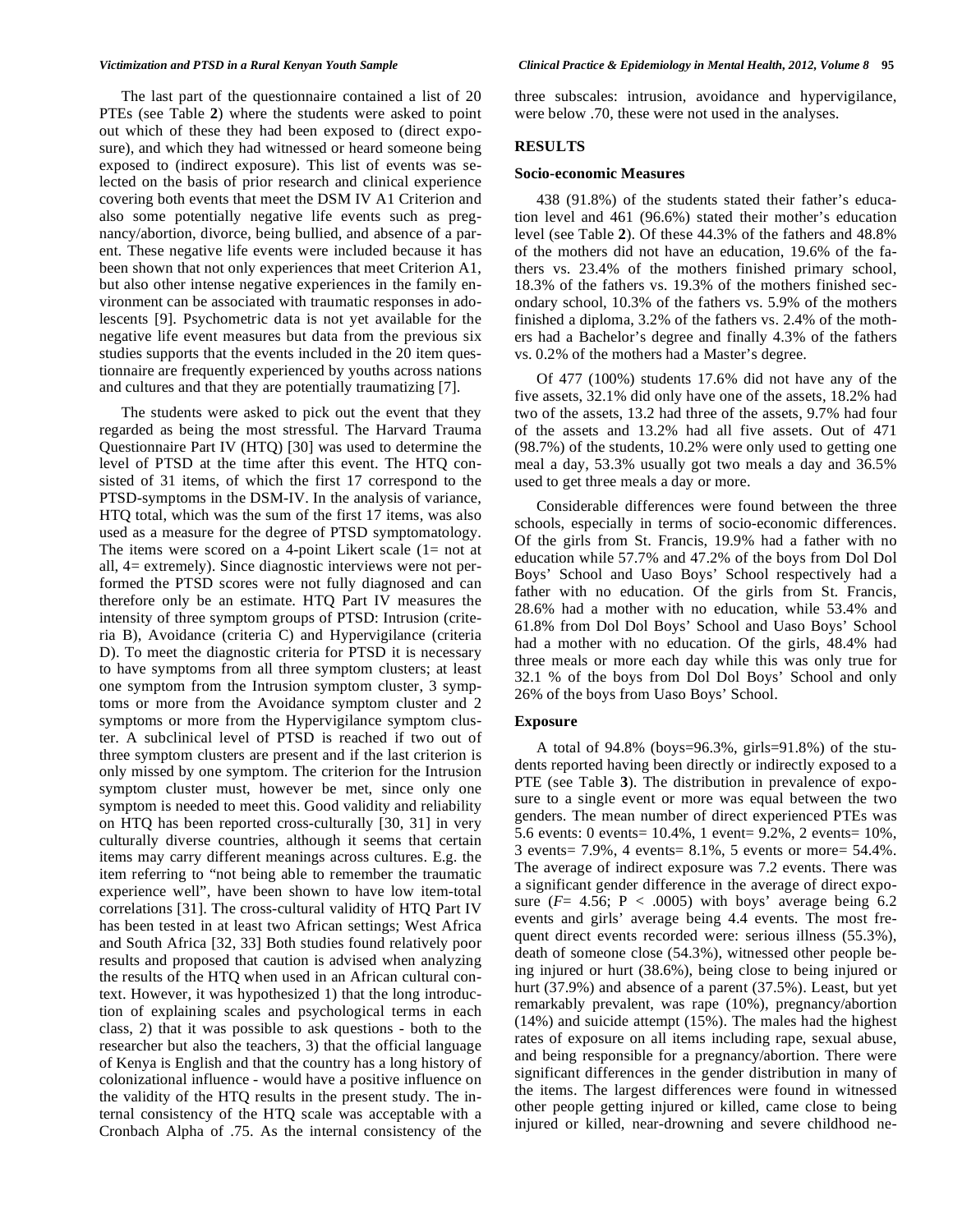|                 | Table 3. Trauma and Negative Life Events According to Exposure and Gender and Statistical Gender Differences Based on $\chi^2$ |  |  |  |  |  |  |
|-----------------|--------------------------------------------------------------------------------------------------------------------------------|--|--|--|--|--|--|
| <b>Analyses</b> |                                                                                                                                |  |  |  |  |  |  |

|                                                     |                           | Direct Exposure (%)         |                   | Indirect Exposure (%)     |                             |                   |  |  |
|-----------------------------------------------------|---------------------------|-----------------------------|-------------------|---------------------------|-----------------------------|-------------------|--|--|
| <b>Events</b>                                       | <b>Males</b><br>$(n=161)$ | <b>Females</b><br>$(n=310)$ | All<br>$(n=471)$  | <b>Males</b><br>$(n=161)$ | <b>Females</b><br>$(n=310)$ | AII<br>$(n=471)$  |  |  |
| 1. Traffic accident                                 | 11.8                      | 22.6                        | 19.0 <sup>3</sup> | 53.4                      | 49.0                        | 50.3              |  |  |
| 2. Other serious accidents                          | 23.6                      | 14.9                        | 20.7 <sup>1</sup> | 36.0                      | 40.8                        | 38.8              |  |  |
| 3. Physical assault                                 | 19.9                      | 23.9                        | 22.5              | 23.0                      | 26.8                        | 25.5              |  |  |
| 4. Rape                                             | 6.8                       | 11.5                        | 9.8               | 23.6                      | 34.4                        | $30.5^2$          |  |  |
| 5. Witnessed other people being injured or killed   | 24.2                      | 45.9                        | $38.4^{5}$        | 34.2                      | 49.7                        | 44.34             |  |  |
| 6. Came close to being injured or killed            | 26.1                      | 43.9                        | 37.85             | 28.6                      | 42.0                        | $37.4^3$          |  |  |
| 7. Threatened to be beaten                          | 31.1                      | 35.7                        | 34.0              | 24.2                      | 38.9                        | 33.84             |  |  |
| 8. Near-drowning                                    | 14.3                      | 27.7                        | 23.0 <sup>5</sup> | 23.0                      | 31.2                        | 28.2              |  |  |
| 9. Attempted suicide                                | 11.2                      | 17.5                        | 15.2              | 28.6                      | 36.0                        | 33.2              |  |  |
| 10. Robbery/theft                                   | 29.8                      | 36.3                        | 33.8              | 43.5                      | 51.0                        | 48.0              |  |  |
| 11. pregnancy/abortion                              | 10.6                      | 15.6                        | 13.8              | 32.3                      | 43.3                        | 39.2 <sup>1</sup> |  |  |
| 12. Serious illness                                 | 49.7                      | 58.0                        | 54.9              | 51.6                      | 54.8                        | 53.4              |  |  |
| 13. Death of someone close                          | 52.2                      | 55.7                        | 54.1              | 50.3                      | 54.8                        | 52.8              |  |  |
| 14. Divorce                                         | 24.2                      | 31.8                        | 29.0              | 35.4                      | 42.4                        | 39.7              |  |  |
| 15. Sexual abuse                                    | 12.4                      | 23.9                        | 19.84             | 23.6                      | 36.3                        | 31.7 <sup>3</sup> |  |  |
| 16. Physical abuse                                  | 22.4                      | 30.6                        | 27.8 <sup>1</sup> | 22.4                      | 33.1                        | $29.4^2$          |  |  |
| 17. Severe childhood neglect                        | 14.9                      | 30.9                        | $25.3^{5}$        | 27.3                      | 34.7                        | 31.9              |  |  |
| 18. Humiliation or persecution by others (bullying) | 28.0                      | 34.7                        | 32.2              | 29.8                      | 36.9                        | 34.2              |  |  |
| 19. Absence of a parent                             | 34.2                      | 39.2                        | 37.4              | 32.9                      | 38.5                        | 36.5              |  |  |
| 20. Other traumas                                   | 4.3                       | 11.1                        | 8.83              | 5.0                       | 13.4                        | 10.44             |  |  |

 $P < 0.05$ ;  $P < 0.01$ ;  $P < 0.005$ ;  $P < 0.001$ ;

 $\rm ^5P< 0.0005$ 

glect, where the prevalence of exposure were much higher for the boys than the girls.

#### **Traumatization**

Of the total sample 34.5% met the criteria for PTSD; 30.5% of the boys and 42.3% of the girls. Nine students equalling 1.9% of the total sample, met the criteria for PTSD without ticking off direct or indirect exposure to a PTE. A further 23.8 % reached the level of subclinical PTSD; 19.8% of the boys and 32.2% of the girls, missing the PTSD diagnosis by one symptom from either the C or D cluster in DSM IV. Of the St. Francis girls 42.3% met the criteria for PTSD. The prevalence of estimated PTSD was 31.6% for the Dol-Dol boys and 28.3% of the Uaso boys.

#### **Demographic Variables**

To examine the relationship between certain demographic variables and PTSD symptomatology, an analysis of variance between HTQ total as the dependent variable and demographic variables as independent variables, was carried out (See Table **4**). Age, education of the parents, not living with two parents, meals a day and assets in household were not significantly related to PTSD symptoms. The female gender was positively and significantly associated with a

high HTQ score  $(F = 6.11; P < .05;$  effect size = .08; mean HTQ total: girls =  $38.8$ ; boys =  $36.6$ ). The total numbers of indirect and direct exposure to PTEs were significantly related to PTSD symptomatology  $(F = 1.99)$  and  $(F = 2.24)$ respectively.

#### **DISCUSSION**

### **Exposure**

As expected, the results show that adolescents in Kenya are exposed to PTEs to a very high degree. Of all the respondents, 88% had been directly exposed to a PTE and 94.8% (91.8% males and 96.3% females) had been directly or indirectly exposed to a PTE. These numbers are, as expected, higher than previous findings in similar studies, where the prevalence of exposure ranges between 76.5% and 90% for at least one indirect or direct exposure in the total sample. In agreement with the predictions of the study, the results showed that Kenyan adolescents are exposed to several PTEs ( $M = 5.6$  events). The Kenyan adolescents were somewhat older than the adolescents from the other 6 surveys; however, this cannot fully explain the much higher level of exposure reported by Kenyan adolescents compared to adolescents from other parts of the world. The high prevalence of exposure is much in line with an extensive research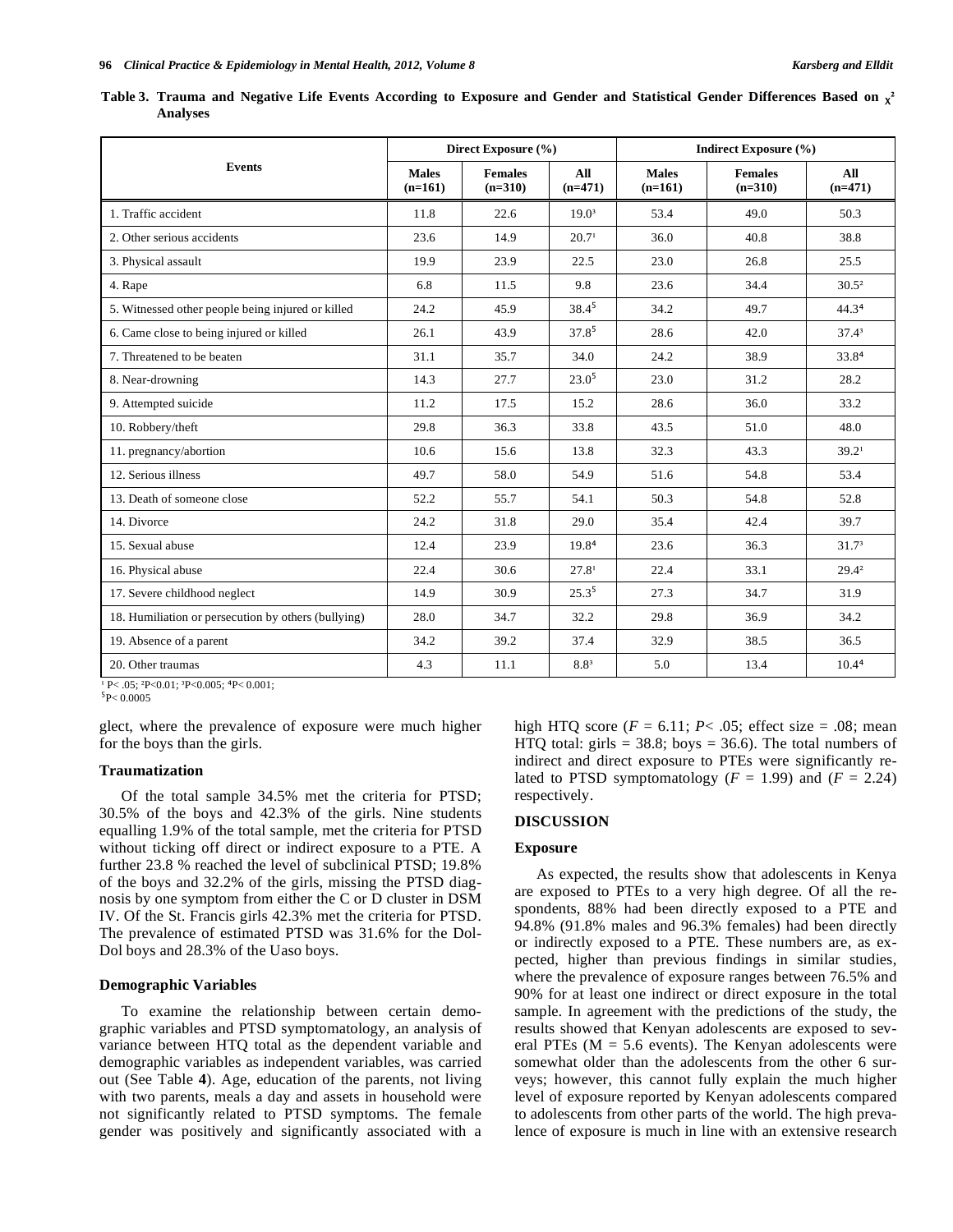study of 990 adolescents conducted in Eastern Democratic Republic of Congo [34]. Here 95% of the students reported having been exposed to at least one traumatic event, and on average, the adolescents had been exposed to 4.7 traumatic events. Also in the Congo study, the boys had significantly higher exposure rates than the girls.

Experiences that we in the Western world would consider being potentially severely traumatizing such as rape, physical abuse and sexual abuse, were not uncommon in Kenyan youth. Ten percent of the students reported having been directly exposed to rape, 20% had been exposed to sexual abuse and 28.7% had been exposed to physical abuse (See Table **3**).

The most frequently experienced PTEs were somewhat similar to those in the previous six similar design studies. 37.9% - 55.3% of the total sample of Kenyan youths had experienced serious illness, experienced the death of someone close, witnessed other people being injured or hurt, came close to being injured or hurt and/or experienced the absence of a parent. That serious illness has been experienced by more than half of the subjects can partly be explained by the high prevalence of HIV, malnutrition, and starvation in the country. Because the mortality rate in Kenya is very high, experiencing the death of someone close and not living with your biological parent can also be considered common experiences - even in youths. In 2007 and 2008, a political and finantial crisis erupted in Kenya. As a result of this, riots broke out and over 1200 people were killed, thousands were injured, and up to 300.000 people were displaced [35]. Additionally, brutal fights between tribes over their grazing rights or other usage of land are taking place all over the country currently [36]. Because of an explosive population growth there is increasing conflict over the few available resources such as grass and water for the livestock. This leads to increasing intertribal conflict and poverty. This conflict is especially an issue in the area where the present study was conducted. These circumstances above may partially explain the high prevalence of exposure to violence and death among the Kenyan adolescents. Even so, death of someone close and experiences of violence were also two of the most prevalent experiences of adolescents in the previous six studies. There may be different reasons and explanations behind the potentially traumatizing experiences of Kenyan youths, than in e.g. the Danish or Indian youths. But looking at the general picture, it seems to be a universal condition for adolescents, that the prevalence of exposure to death and violent behavior is high. This may even be viewed as a normal part of being a human being. However, prevalence and frequencies of other experiences and the level of traumatization vary decidedly between nations and this underlines the importance of examining the traumatic experiences of adolescents in different cultural contexts.

The event questionnaire has not yet been validated but it seems to function well across European and Asian cultures [9,13]. In the present study the events also seemed relevant. All events were endorsed by the students with a remarkable prevalence. In the event questionnaire there are a few lines where it is possible for the students to write other crisis related events that they think are important. This opportunity was not used by many in the present study, and when the

students wrote down something else it was most often to explain an aspect of one of the already existing events or to explain an event where more than one event happened at the same time. No event was consistently reported as an additional crisis-event. This could imply that the events in the questionnaire are sufficient to explain potentially traumatizing exposure in the Kenyan adolescents.

#### **Gender Differences in Exposure**

In previous studies, it has been hypothesized that females are generally more exposed to intra-familial PTEs and that boys are more exposed to out-of-home PTEs [9]. However the present data suggest that Kenyan boys are more directly exposed than girls to all PTEs with the exception of serious accidents and more indirectly exposed than girls with the exception of traffic accidents. Thus, the outcome does not support the hypothesis about gender specific exposure.

A fairly large proportion of the boys reported direct exposure to pregnancy/abortion which seems quite peculiar. The most obvious explanation is that the boys reported pregnancies where they were directly involved. Also, when a boy in Kenya impregnates a girl, it is often forced on him to marry the girl and to take full responsibility of his actions, or alternatively to raise money for an early abortion. Kenya is a very patriarchic society and being the head of the family is demanding both economically and responsibility-wise. Because there are a lot of negative circumstances automatically related to getting a girl pregnant, especially for a young boy, it may be reported as direct exposure to a PTE. In a Western frame of mind, we would expect that issues such as rape and sexual abuse would be more prevalent in females than males. Even so, the present results are comparable to the Indian study where the males also reported higher exposure to rape and sexual abuse than the females [13]. Some boys could have misunderstood the purpose of the question and may have reported their own direct experience of sexually abusing, impregnating or raping another person. The boys in the present study have considerable lower socio-economical means than the girls, which is a possible influential factor as well. An additional explanation of the higher reports of sexual abuse and rape in Kenyan males than females may be found in that the majority of people in Kenya regard sex before marriage as being wrong and a girl in these countries may be rejected (by the family or society) or regarded of less value if she has had sexual relations before she is married whether it is her own fault or not [37]. The same, however, is not the case for the boys. Therefore, girls may be more reluctant to report sexual abuse or rape than males in these countries. A final notion is, that sexual abuse, as stated in the sexual offences act from Kenya in 2006, is defined as sexual contact with a girl under the age of 16 and sexual contact with a boy under the age of 12 [5]. It may be, that even though the official laws of the country does not condemn sexual contact with a boy above the age of 12, the influence of international media creates an awareness in the adolescents so that an officially legal (and widely practiced) behavior, is still reported as rape or abuse.

Overall, data indicate that Kenyan boys are exposed to many more PTEs than Kenyan girls. This is also confirmed by the gender differences in average of exposure. The Kenyan boys had been directly exposed to an average of 6.2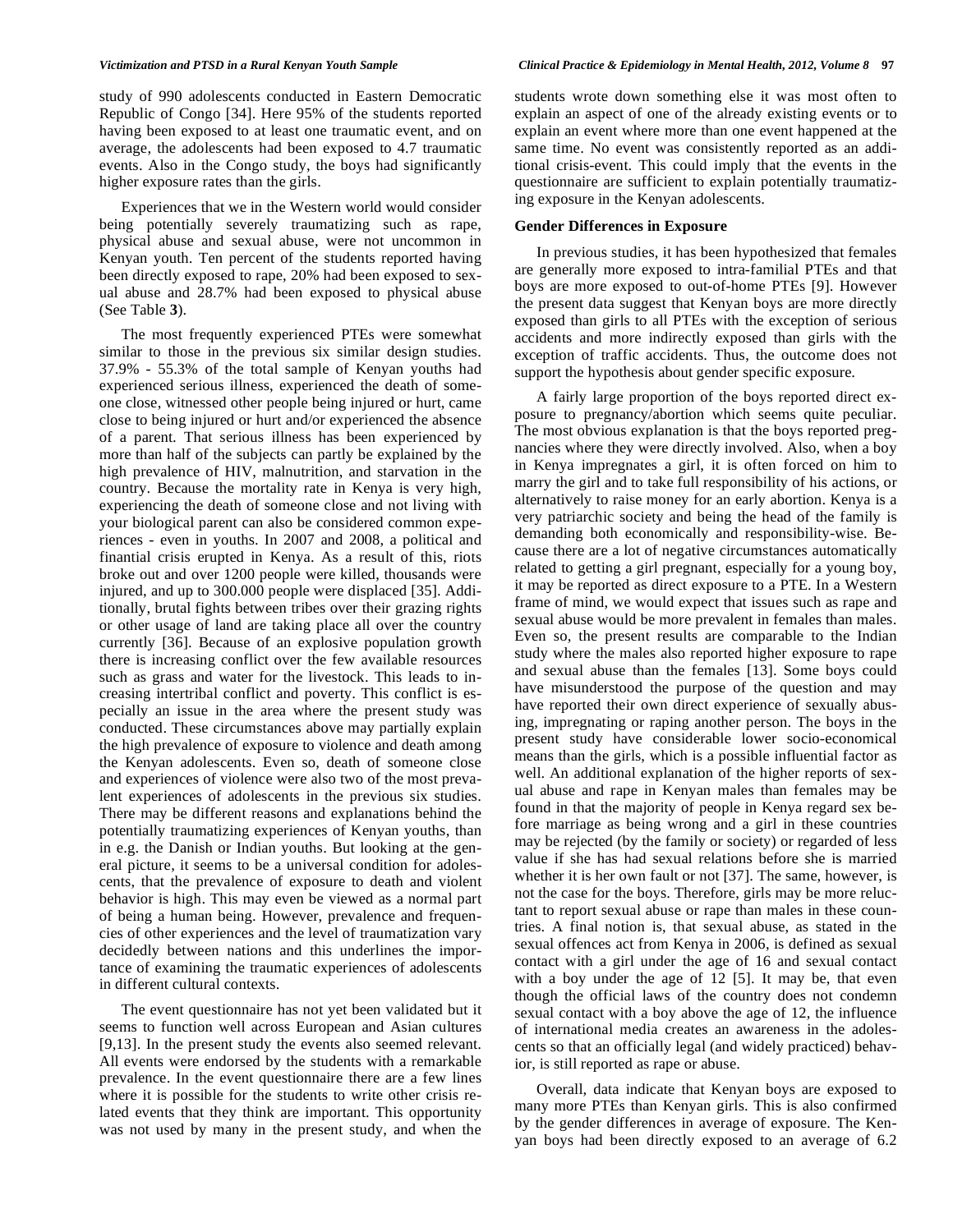events and the girls' average of exposure was 4.4 events. The general tendency of boys being more exposed than girls has also been found in the Indian study [13] and may be explained by certain specific cultural norms and restrictions. Also it may be an expression of either a cultural heightened focus on protection of girls in these countries, a lessened focus on protection of boys, or a combination of both. If one would want to lower the potentially traumatic exposure of Kenyan boys and girls these cultural norms would be a recommendable focus area.

#### **Traumatization**

The present results suggest that more than a third of all Kenyan adolescents fulfills the symptom criteria for PTSD. Of the students, 34.5% fulfilled the criteria for estimated lifetime PTSD and another 23.8% reached a subclinical level of PTSD.

As predicted, the prevalence of estimated PTSD in this study was high compared to the previous six similar studies. When looking at the prevalence in the only former Kenyan studies, the estimated prevalence of PTSD in this study seems to be an extraordinary find. In a comparison between the effects of terrorist bombings in Nairobi and Oklahoma City, the prevalence of PTSD was 10.2% in Kenyan men and 14.2% in Kenyan women, respectively [25]. In yet another study, the prevalence of PTSD was estimated to be 5% in Kenyan youths from Nairobi schools [16]. However, in a recent study from Congo a much higher prevalence of PTSD among adolescents was found: Of 990 respondents, 52.2% met the symptom criteria for PTSD. In this study adolescents from the rural areas were significantly more exposed to potentially traumatic events and the girls from rural areas had a significantly higher prevalence of PTSD than the girls from urban areas. This may partially explain the present high prevalence found in Kenya. Studies from Nairobi are, not likely to be representative for all of Kenya. Only around 3 million people out of the whole Kenyan population of approximately 40 million people live in Nairobi and the conditions of the rest of the population, of which the vast majority (around 20 millions) are farmers, are very much different than those of the people living in the capital. The schools in Nairobi are generally better and support and information are generally easier to come by here, than in the rest of the country and this may have a preventing and protective effect against traumatization. Also, people in Nairobi are not as affected by drought, disease, and hunger as people who live in the rural areas of the country. Since the present study has been conducted in small villages in rural areas, it seems reasonable that the PTSD prevalence in the present study is higher than in studies that only examines subjects from metropols like Nairobi. Studies measuring the prevalence of PTSD in HIV-infected individuals from Nigeria and South Africa estimated the prevalence of stigma-related PTSD to be 27.4% in Nigeria [38] and 31% in South Africa [39] figures that correspond very well with the findings of the present study. Since Kenyans from rural areas of the country are more vulnerable to and plagued by risk factors such as diseases, starvation and other health-related problems, one explanation of why the prevalence of these studies are more similar to the prevalence in the present study may be that the living conditions of these HIV-infected individuals from

Nigeria and South Africa are more similar to the living conditions of Kenyans who live in rural areas, than those of Kenyans who live in Nairobi. Generally, there is a tendency that African studies on traumatization and other healthrelated issues are conducted in the bigger cities of the country [40,25]. Because of the big differences between the lives of farmers and workers and the living conditions in the city and the rural areas, and because the majority of people in most African countries live in rural areas, this may give us a biased impression of the real situation of whole population. In conclusion, considering that the major part of Kenyans live in rural areas and that the conditions in Nairobi are different from those of the rest of the country, the estimated prevalence of PTSD in the present study may be more representative of the present situation in Kenya than the lower prevalence measured in previous studies from Nairobi. Ultimately, because of the big differences a study that examines the situation in both the rural areas and the bigger cities must be the optimal future solution.

It has to be noted, that the internal consistency of the three subscales intrusion, avoidance and hypervigilance were not satisfactory, and the scales were therefore discarded. A further examination of the inter-item correlations made it clear that these low values were not a result of problems with one or two specific questions. There were weak inter-item correlations in most of the HTQ items within the subscales. This could imply one of two things: 1) that the students did not fully understand what they were asked or 2) that their experience of symptoms and understanding of symptoms are different from those which the HTQ is founded on. The HTQ is originally founded on data from adults and there is no reliability and validity data for adolescents [2] or Kenyan subjects yet. It was obvious from the study that Kenyan adolescents were not used to thinking in scales and they were prone to answer in either–or. On several occasions the author was told by local teachers that it is a distinctive cultural feature in Kenya that people think in absolutes. This is a problematic issue when conducting a questionnaire package that is mainly founded on scales. Furthermore, even though good reliability and validity has been reported cross-culturally, there is still some doubt whether all the items of HTQ are generalizable to all cultures [31-33]. It seems likely that the prevalence of PTSD in the present study could be somewhat affected by the low internal consistencies. Furthermore, the measures used to estimate PTSD in this study did not include a diagnostic interview and it has not been assessed whether there was an overall impact on the level of functioning (Criterion F). This may have produced more (or less) cases of PTSD than would have been assessed in a true diagnostic setting.

#### **Gender Differences in Traumatization**

A considerable amount of research shows that women have higher rates of PTSD than men [41, 42]. In line with this, most of the previous six similar studies on traumatization in youth find that female adolescents at least twice as often as males meet the criteria for PTSD [2, 9-11]. In the Indian study though, no significant gender differences were found [13]. In the present study significant gender differences were found. 30.5% of the boys and 42.3% of the girls met the criteria for PTSD. 42.3% of the St. Francis girls, 31.6% of the Dol-Dol boys and 28.3% of the Uaso boys met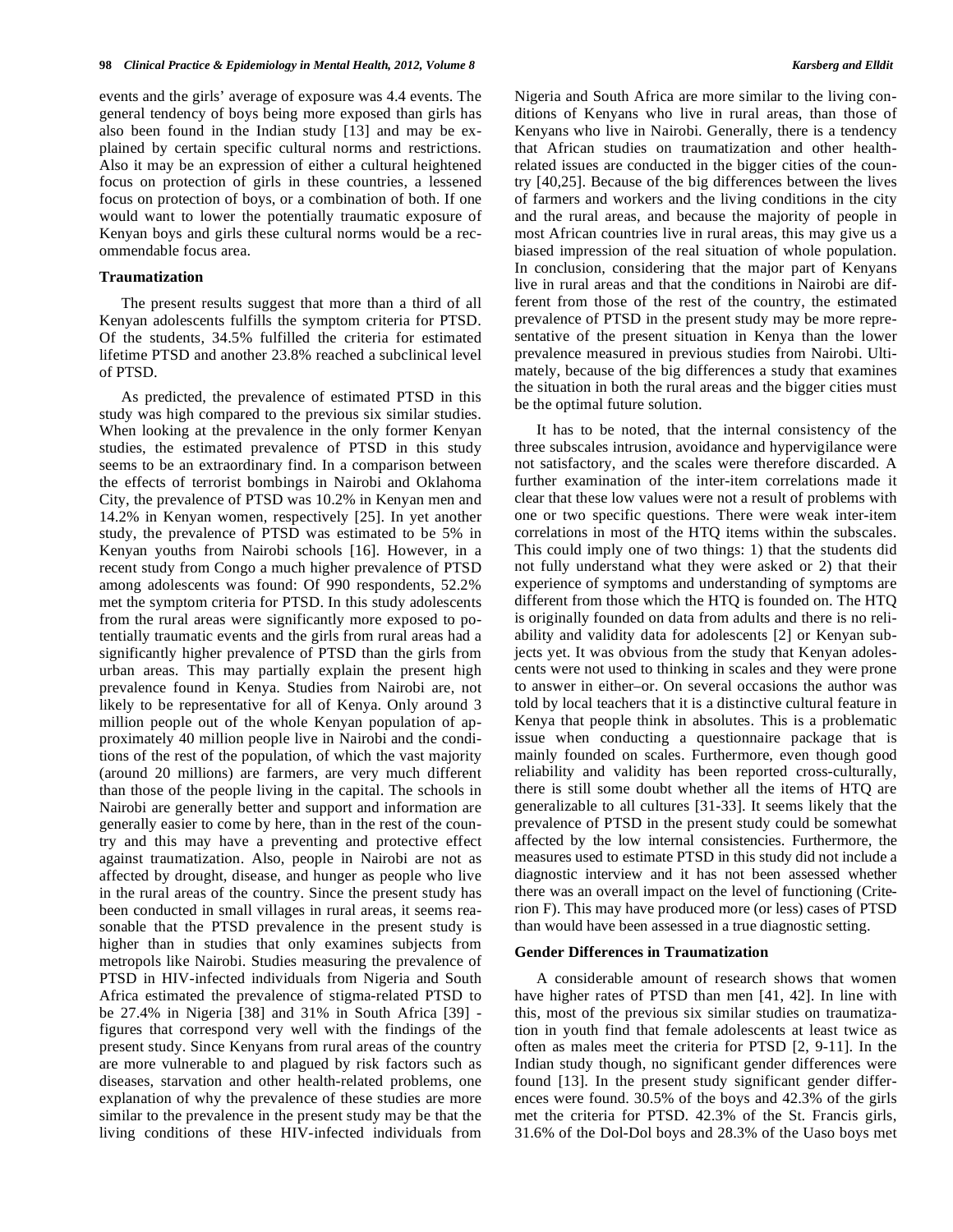|                                       | <b>F-Ratio Values</b> | df             | Effectsize $(n^2)$ |
|---------------------------------------|-----------------------|----------------|--------------------|
| Gender                                | 6.111                 |                | 0.08               |
| Age                                   | 1.46                  |                | 0.03               |
| <b>Education</b> father               | 0.33                  |                | 0.01               |
| Education mother                      | 1.23                  |                | 0.02               |
| Not living with both parents          | 1.20                  | 3              | 0.01               |
| Meals a day                           | 2.53                  | $\mathfrak{D}$ | 0.01               |
| Assets in household                   | 1.64                  | 4              | 0.02               |
| Tribe                                 | 1.18                  | ∍              | 0.03               |
| Number of direct events experienced   | 2.243                 | 20             | 0.12               |
| Number of indirect events experienced | 1.992                 | 20             | 0.11               |

|  |  |  | Table 4. Analysis of Variance Between Demographic Variables and Severity of PTSD |
|--|--|--|----------------------------------------------------------------------------------|
|  |  |  |                                                                                  |

 $p< 1$ ) .05 2) .01 3) .005

the criteria for PTSD. Since the schools are gender divided, it is hard to say whether this difference is a result of the school environment or gender differences. But, considering the socio-economic advantage of the girls from St. Francis, and the fact that St. Francis is the school at the highest level academically, it seems likely that the difference in the prevalence of PTSD is rather an expression of the female vulnerability that has been shown to exist in the area of PTSD.

In a study by Norris, Perilla, Ibanez & Murphy [42] it is suggested that gender differences in symptoms of PTSD may be related to cultural issues such as gender roles. Their theory is that cultures that are more traditional in terms of gender roles, will amplify gender differences in PTSD. Compared to the countries of the previous similar design studies, Kenya and India [13] are very traditional countries when it comes to gender roles. According to the theory then, there should be larger gender differences between the PTSD symptomatology of Kenyan and Indian youths than there were in Danish, Icelandic, Lithuanian and Faroese youth. However, this was not the case. In Lithuania and the Faroe Islands the gender ratios were 1:4 and 1:3 respectively. The gender ratio in Denmark and Iceland was 1:2 and the Kenyan and Indian was 1:1  $\frac{1}{2}$  and 1:1 respectively. The above theory is thus not supported neither in the present study nor in the Indian study. A possible explanation for the relatively small gender difference in PTSD prevalence reported by Kenyan adolescents could be that the girls of St. Francis were shown to have considerable socio-economic advantages over the boys from the two other schools; their parents were better educated and they had more meals a day. A fair assumption could be that the differences in socio-economic conditions between the genders has diminished the gender-differences in prevalence of PTSD. An interesting question therefore arises: Would the gap between genders in the prevalence of PTSD be larger, if the females did not have this advantage? Furthermore, a common denominator in collectivistic societies is an extensive protection of girls and a more laissez faire upbringing of boys. Parents in collectivistic societies tend to be particularly concerned about their daughters behavior [43]. In these societies, womens' and girls chastity are the keys to the family´s honour [44, 45]. Parents therefore place greater restrictions on their daughters´ social activities than their sons´ activities [43]. In accordance with this,

Males in India and Kenya seem to be much less protected than the females and thus more vulnerable to traumatization. Thus, cultural specific circumstances such as parenting norms, could additionally potentially diminish the gender differences in PTSD.

#### **Socio-demographic Variables**

As shown in Table **4**, the hypotheses regarding gender differences and number of experienced PTEs being related to PTSD symptomatology were confirmed. Not living with both parents was not significantly related to PTSD symptomatology as expected. Neither were age, parents' education, meals a day or assets in household. It has been hypothesized that children and adolescents in the absence of a parent may be more vulnerable to traumatization because of a lack of a stable role model or a stable home environment [9]. In Kenya, many men have more than one wife. This means that in case of one wife's death, there will still be someone to take care of the children and someone to serve as a female role model. Also, often the families live close together in large numbers with uncles, aunts, adult siblings, grandparents, and so on. This may also function as a protective factor if one of the biological parents of the children dies or leaves. These circumstances may explain why children in Kenya seem not to be as vulnerable to this transition as children in other countries.

A reason why there is no significant relation between socio-demographic variables such as parents' education, meals a day, assets in household and PTSD symptomatology may be that adolescents in Kenya are not more protected from exposure to traumatizing events even though they are better off socio-economically. Diseases, violence, sexual abuse, rape, and serious accidents are influencing Kenyan adolescents no matter their socio-economical situation, and these risk factors seem more determining than the protective effect of socio-economical circumstances.

# **Limitations**

There are several limitations to be considered in the present study: With the aim of making the study as representative for Kenya as possible, the study has been conducted in three different schools in rural areas of central and northern Kenya. However, as argued, it would be optimal to also in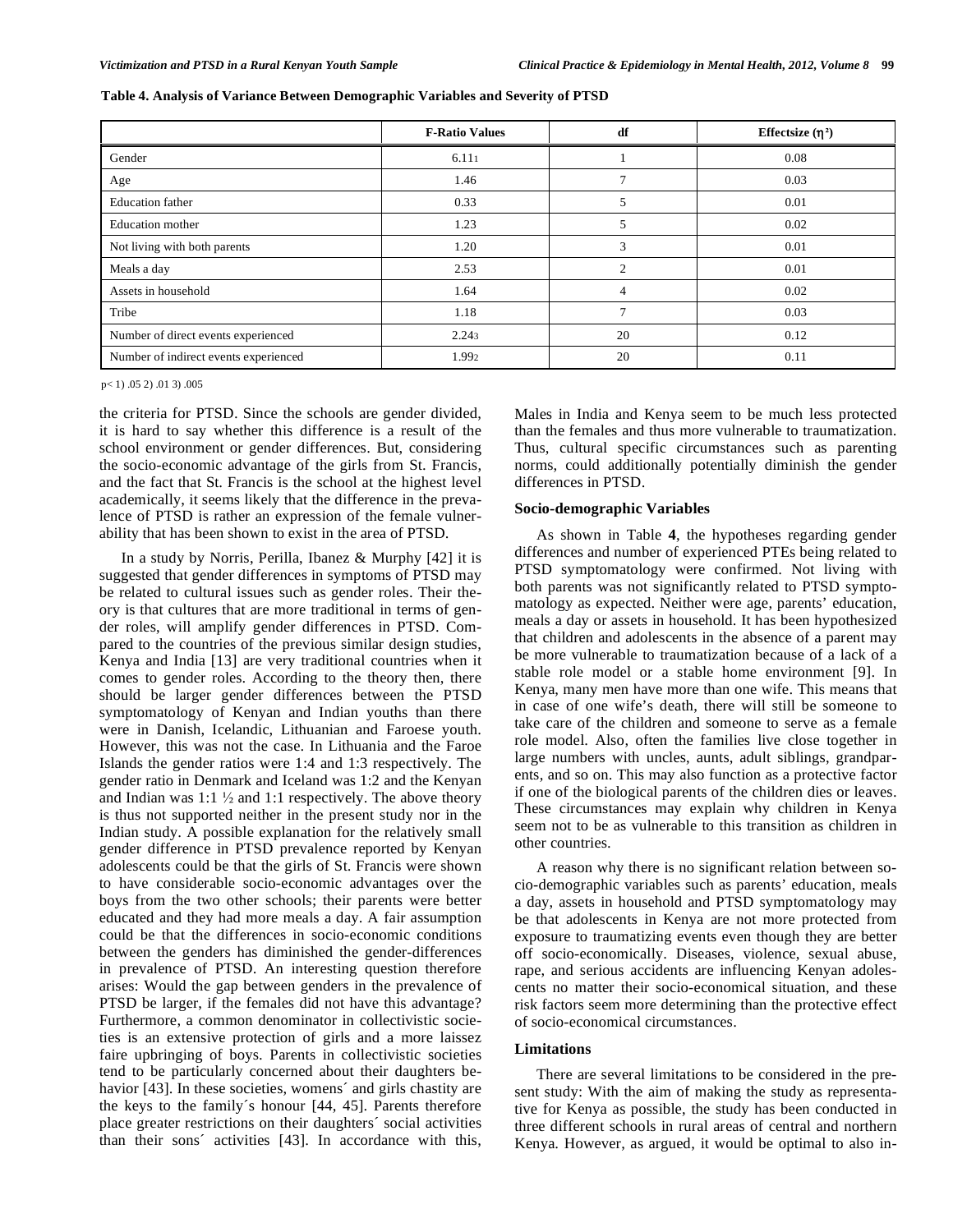clude subjects from larger cities. The study relied on selfreports which may have produced some bias. The students were sitting close in the classroom and some of their teachers were present. This may have affected the way they answered. It was obvious from the pilot study and also the actual study that certain psychological terms and answering in scales were new to the students. Also, even though English is the official language of Kenya, there were certain items that needed to be translated to local languages. And, because some subjects are taboos in Kenya, it may have been hard for the students to answer truthfully. This notion is, however, not supported by the relatively high rates of sexual abuse and rape reported by the students. It has been suggested that individuals in poverty-stricken societies may be motivated to report symptoms of psychological distress in the hope of gaining resources [46]. There was an open question in the end of the questionnaire, where the students could write anything that came into their minds. Some of the students asked for sponsorship, money or help in any other way. If the students believed that it would strengthen their cause to report symptoms that were worse than in reality, this may be a big bias in the study. The internal consistency of the HTQ scale was not as good as could have been wished for. This may have been caused by language difficulties, problems in understanding specific psychological terms, or it may have been because Kenyan people have a different way of conceptualizing and experiencing psychological symptoms than the conceptualization and experiences of the people on which the HTQ is founded. And finally, the construct of the event questionnaire has not yet been validated and since it is originally based on clinical experience and research that is primarily founded in a European context, it is still questionable if the items are adequate in the cultural context. Nine students met the symptom criteria for PTSD without ticking of any experiences of PTE´s and this could imply that the students may have had traumatic experiences that were not included in the event list. However, in the present study all events were experienced by the students with a high prevalence and the open item "other traumas" were mainly used to add aspects to events that had already been ticked off. This supports the relevance of the 19 chosen event-items. It is a concern that some students may have reported direct experiences of sexual abuse, rape and violence as perpetrators which was not the intent of the questionaire. This issue needs to be addressed in the future with a more thorough description of direct and indirect exposure in the questionnaire.

# **CONCLUSION**

There is increasing evidence to suggest that experiencing PTEs is a condition in life for most adolescents. Kenyan adolescents seem to be particularly vulnerable in regard to exposure and traumatization compared to adolescents from other nations. Experiences that would be considered uncommon and highly traumatizing in Western societies were not uncommon experiences for Kenyan adolescents. Ten percent of the students reported having been directly exposed to rape, 20% had been exposed to sexual abuse and 28.7% had been exposed to physical abuse. The Kenyan boys reported the highest rates of exposure in all items. It was suggested that in general, Kenyan boys may be less protected than Kenyan girls, something which has made them more vulnerable than

girls towards experiencing PTEs of every kind. Of the Kenyan students, 34.5% fulfilled the criteria for estimated PTSD and another 23.8% reached a subclinical level of PTSD. In concordance with previous research, girls were found to be more vulnerable towards the development of PTSD having experienced a PTE. Vulnerability was also connected to the number of direct and indirect experienced PTEs. No associations between socio-economic status, age, tribal relations and PTSD were found, and in contrast to previous similar studies living in a single parent household was not associated with an increase in trauma symptoms either. Among other explanations it was suggested that the Kenyan family structure may be a protective factor towards the experience of abandonment or death of a parent and that a higher socioeconomic status in Kenya may not be protective against traumatization because severe PTE exposure is present in the lives of a major part of the population and thus affects all layers of the society. Problematic issues in the present study, underlines the need for culture-specific and locally developed measures when measuring psychological symptomatology in non-western settings. Certain Kenyan culture-specific features may have biased the outcome of the study. However, small variations in the results does not change the overall conclusion that Kenyan adolescents living in rural areas seems to be very vulnerable towards exposure to multiple potentially traumatizing events and that many Kenyan adolescent are indeed very negatively affected psychologically by these experiences.

#### **CONFLICT OF INTEREST**

The author(s) confirm that this article content has no conflicts of interest.

#### **ACKNOWLEDGEMENT**

Declared none.

#### **REFERENCES**

- [1] Furr JM, Comer JS, Edmunds JM, Kendall PC . Disasters and youth: A meta-analytic examination of posttraumatic stress*.* J Consult Clin Psychol 2010; 78: 765-80.
- [2] Petersen T, Elklit A, Olesen JG Victimization and PTSD in a faroese youth total-population sample. Scand J Psychol 2010; 51: 56-62.
- [3] Bolton E, Litz BT, Britt T, Adler A, Roemer L. Reports of exposure to potentially traumatic events and PTSD in troops poised for deployment. J Trauma Stress 2001; 14: 249-56.
- [4] Schäfer I, Barkmann C, Riedesser P, Schulte-Markwort M . Posttraumatic syndromes in children and adolescents after road traffic accidents - a prospective cohort study. Psychopathology 2006*;* 39: 159-64.
- [5] Plummer CA, Njuguna W . Cultural and protective risk factors: Professional perspectives about child sexual abuse in Kenya. Child Abuse Neglect 2009; 33: 524-32.
- [6] Taylor LK, Weems CF. What do youth report as a traumatic event? toward a developmentally informed classification of traumatic stressors*.* Psychol Trauma 2008; 1 (2): 91-106.
- [7] Elklit A, Petersen T. Exposure to traumatic events among adolescents in four nations. Torture 2008; 18: 2-11.
- [8] Dyregrov A, Yule W. A review of PTSD in children. J Child Adolesc Ment Health 2006; 11: 176-84.
- [9] Elklit A. Victimization and PTSD in a Danish national youth probability sample. J Am Acad Child Adolesc Psychiatry 2002; 41: 174-81.
- [10] Bödvarsdóttir Í, Elklit A. Victimization and PTSD-like states in an Icelandic youth probability sample. BMC Psychiatry 2007; 7: 1-26.